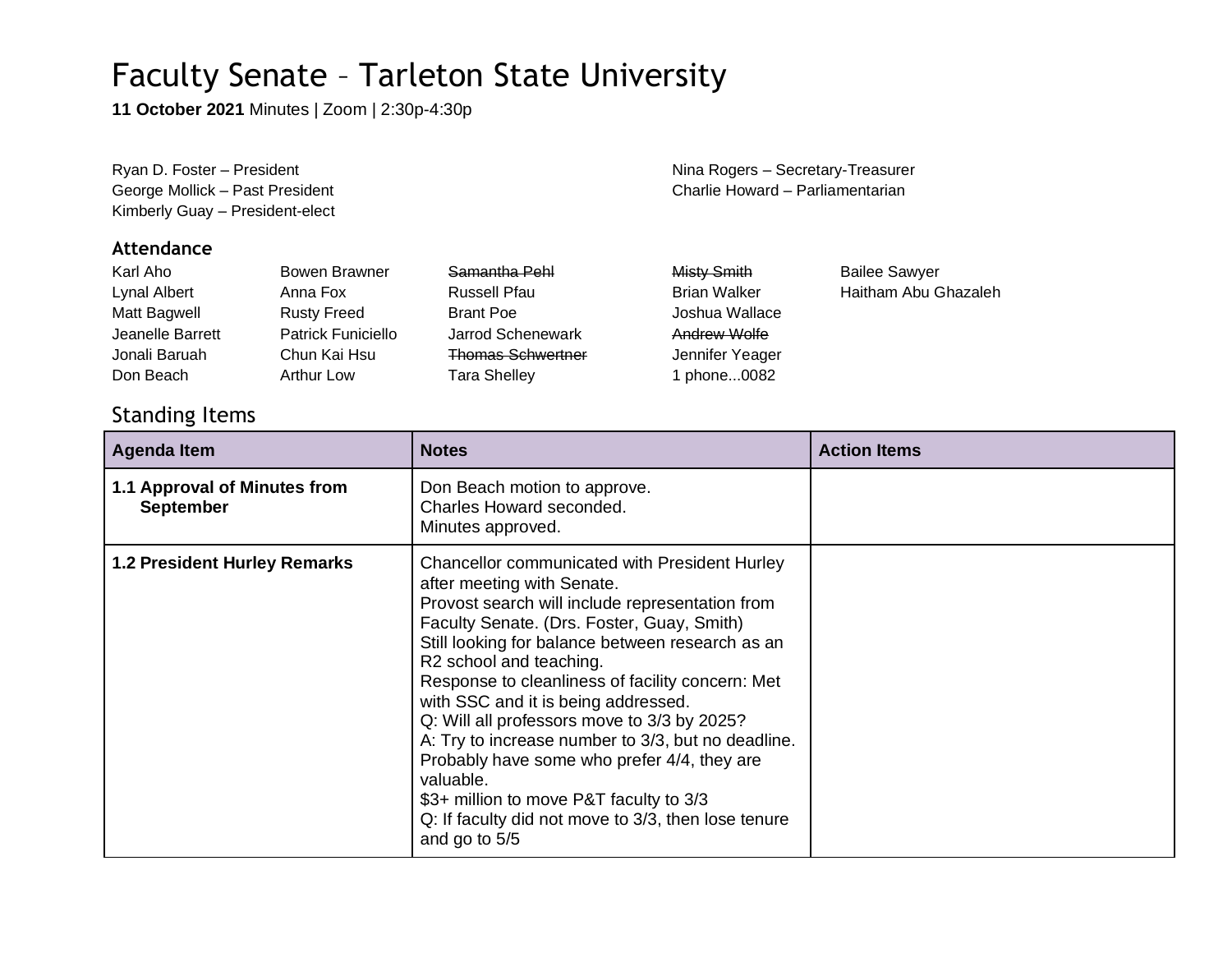**11 October 2021** Minutes | Zoom | 2:30p-4:30p

|                                          | A: No, have not heard or will not support this.<br>Everyone should work on strengths.<br>President will schedule a college tour to talk<br>directly to colleges.<br>Faculty are asked to participate in surveys and<br>provide feedback                                                                                                                                                                                                                                                                                                                                                                                                                                                                                                                                                                                                                                                                                                                                                                                                                                                                                                  |  |
|------------------------------------------|------------------------------------------------------------------------------------------------------------------------------------------------------------------------------------------------------------------------------------------------------------------------------------------------------------------------------------------------------------------------------------------------------------------------------------------------------------------------------------------------------------------------------------------------------------------------------------------------------------------------------------------------------------------------------------------------------------------------------------------------------------------------------------------------------------------------------------------------------------------------------------------------------------------------------------------------------------------------------------------------------------------------------------------------------------------------------------------------------------------------------------------|--|
| 1.3 Aimee Shouse, AVP Remarks<br>and Q&A | Strategic plan:<br>Would like to share ideas with Faculty Senate.<br>E.g. OER 90% of class.<br>Faculty Development: 18 month 3/3 pilot on<br>external funding until Spring '23.<br>Research continuing.<br>Q: Does the P&T committee/Admin review<br>committee understand the difference between<br>research & external funding?<br>A: Funding will be temporary if not successful.<br>Did not address P&T impact in Faculty<br>development pilot.<br>Comments:<br>Faculty research changes in 2019. Increased<br>research without workload changes. Standards<br>should be developed.<br>P&T voting results not shared. Explain why<br>denied? Colleges should not pass forward<br>someone who is denied by Admin. The<br>development pilot makes it muddier.<br>A: No one should not understand going into their<br>tenure year where they are standing.<br>Q: 3/3 direct and indirect funding?<br>A: Funding covers the cost of the program.<br>Q: Wording of expectation for those on the 3/3<br>pilot program was uncomfortable. Very vague<br>explanation in writing. Deans and funding cycle<br>changes. Would like more clarity. |  |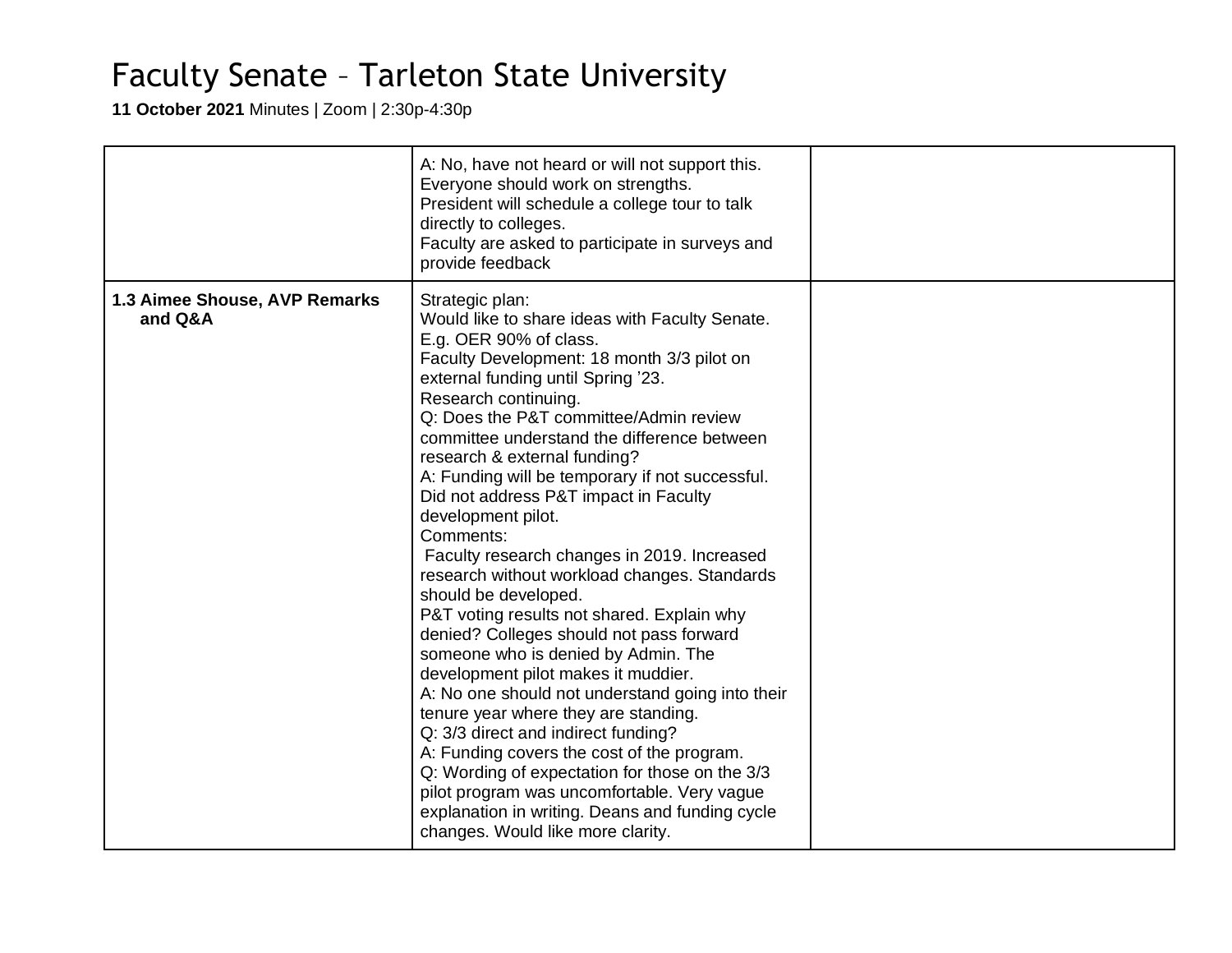**11 October 2021** Minutes | Zoom | 2:30p-4:30p

| A: Understanding is that funding is not tied to<br>tenure if you are not participating. Not fully<br>clarified yet.<br>Q: There are indirect costs to those not offered the<br>opportunity. No adjuncts for upper-level/graduate<br>classes. Other faculty must fill-in.<br>A. 2 <sup>nd</sup> part is 'grow your own'. Load picked-up by<br>qualified graduate student.<br>Working on development program for graduate<br>students.<br>Faculty comments: Not all departments have<br>qualified grad students.<br>Some faculty may have to adjust to change<br>workload of others.<br>Large grants should not be requirement for<br>promotion.<br>Overloads also need to be accounted in process.<br>Min load, but no maximum stated.<br>Class size not included.<br>Report A tracked faculty workload, but no longer<br>utilized.<br>3/3 comment: College of technology, no adjunct<br>pool. Instructors cannot teach upper levels. Rest |  |
|-------------------------------------------------------------------------------------------------------------------------------------------------------------------------------------------------------------------------------------------------------------------------------------------------------------------------------------------------------------------------------------------------------------------------------------------------------------------------------------------------------------------------------------------------------------------------------------------------------------------------------------------------------------------------------------------------------------------------------------------------------------------------------------------------------------------------------------------------------------------------------------------------------------------------------------------|--|
|                                                                                                                                                                                                                                                                                                                                                                                                                                                                                                                                                                                                                                                                                                                                                                                                                                                                                                                                           |  |
|                                                                                                                                                                                                                                                                                                                                                                                                                                                                                                                                                                                                                                                                                                                                                                                                                                                                                                                                           |  |
|                                                                                                                                                                                                                                                                                                                                                                                                                                                                                                                                                                                                                                                                                                                                                                                                                                                                                                                                           |  |
|                                                                                                                                                                                                                                                                                                                                                                                                                                                                                                                                                                                                                                                                                                                                                                                                                                                                                                                                           |  |
|                                                                                                                                                                                                                                                                                                                                                                                                                                                                                                                                                                                                                                                                                                                                                                                                                                                                                                                                           |  |
|                                                                                                                                                                                                                                                                                                                                                                                                                                                                                                                                                                                                                                                                                                                                                                                                                                                                                                                                           |  |
|                                                                                                                                                                                                                                                                                                                                                                                                                                                                                                                                                                                                                                                                                                                                                                                                                                                                                                                                           |  |
|                                                                                                                                                                                                                                                                                                                                                                                                                                                                                                                                                                                                                                                                                                                                                                                                                                                                                                                                           |  |
|                                                                                                                                                                                                                                                                                                                                                                                                                                                                                                                                                                                                                                                                                                                                                                                                                                                                                                                                           |  |
|                                                                                                                                                                                                                                                                                                                                                                                                                                                                                                                                                                                                                                                                                                                                                                                                                                                                                                                                           |  |
| of faculty needs to add new preps. Impact                                                                                                                                                                                                                                                                                                                                                                                                                                                                                                                                                                                                                                                                                                                                                                                                                                                                                                 |  |
| evaluation, which affects merit increase.                                                                                                                                                                                                                                                                                                                                                                                                                                                                                                                                                                                                                                                                                                                                                                                                                                                                                                 |  |
| Q: Perceived as a tiered system. Revision of                                                                                                                                                                                                                                                                                                                                                                                                                                                                                                                                                                                                                                                                                                                                                                                                                                                                                              |  |
| evaluation next? Eg. Funding process fails, how<br>does that affect evaluation?                                                                                                                                                                                                                                                                                                                                                                                                                                                                                                                                                                                                                                                                                                                                                                                                                                                           |  |
| A: No intent for two tiers.                                                                                                                                                                                                                                                                                                                                                                                                                                                                                                                                                                                                                                                                                                                                                                                                                                                                                                               |  |
| Comment: Different disciplines do not have                                                                                                                                                                                                                                                                                                                                                                                                                                                                                                                                                                                                                                                                                                                                                                                                                                                                                                |  |
| access to external funds. Some full professors'                                                                                                                                                                                                                                                                                                                                                                                                                                                                                                                                                                                                                                                                                                                                                                                                                                                                                           |  |
| promotions require more funds than available.                                                                                                                                                                                                                                                                                                                                                                                                                                                                                                                                                                                                                                                                                                                                                                                                                                                                                             |  |
| Untouchable: service + teaching requirements.                                                                                                                                                                                                                                                                                                                                                                                                                                                                                                                                                                                                                                                                                                                                                                                                                                                                                             |  |
| Does the 3/3 service requirement drop? Will 4/4s                                                                                                                                                                                                                                                                                                                                                                                                                                                                                                                                                                                                                                                                                                                                                                                                                                                                                          |  |
| have to pick-up the needed service?                                                                                                                                                                                                                                                                                                                                                                                                                                                                                                                                                                                                                                                                                                                                                                                                                                                                                                       |  |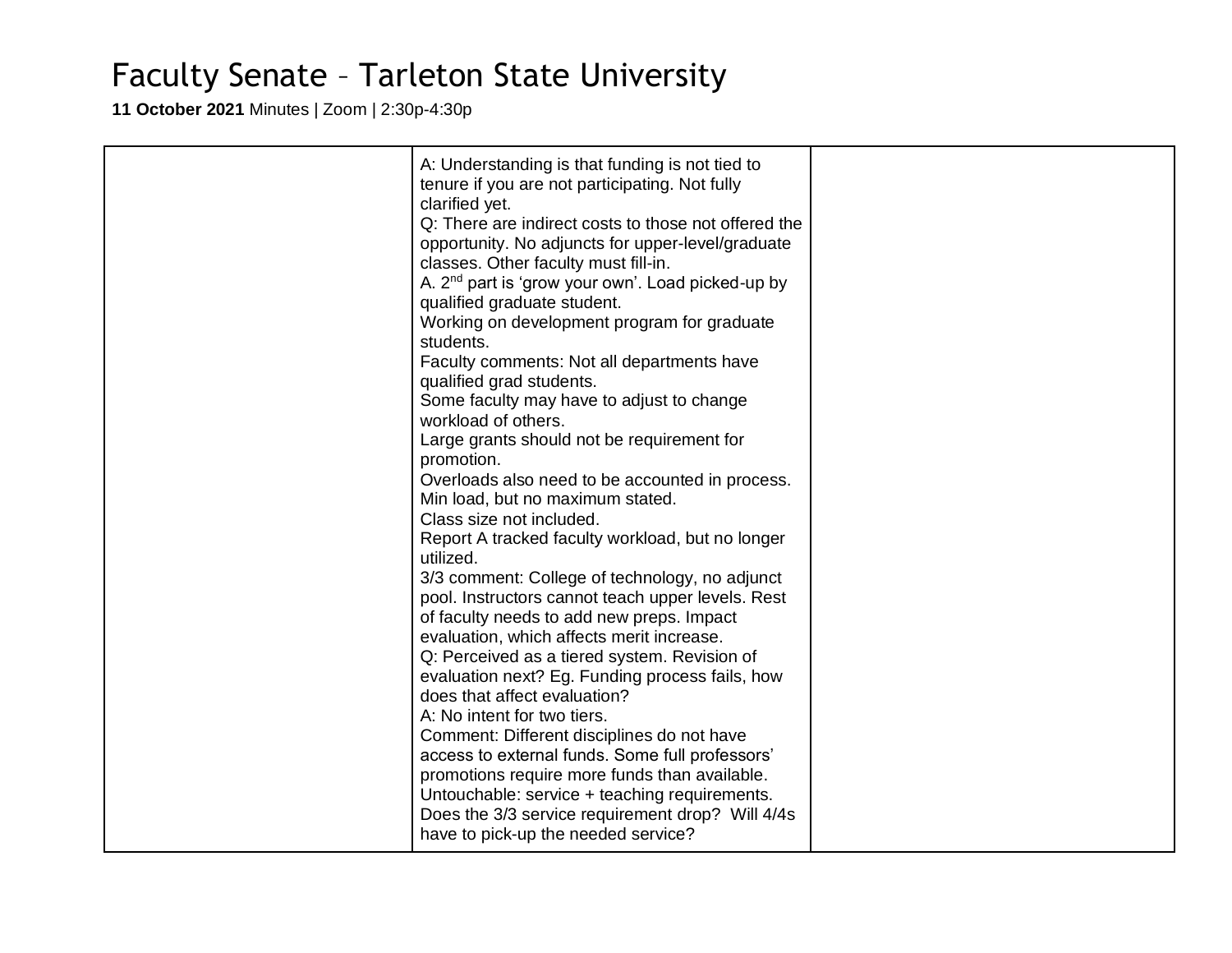**11 October 2021** Minutes | Zoom | 2:30p-4:30p

| <b>1.4 Presidential Advisory Council</b>                                               | A: Not sure how it will work yet. Need to work on<br>details.<br>Comment: Secrecy seems to be around this<br>process.<br>Dr. Foster + VPs + Deans + others. Reports from                                                                                                                                                                                                                                                                                                                                                                                                                                                                                                                                 |                                                                                                                                                                                                                                                                                                                                                                                                                                                                                                                                                                                                                                                                                                                                                                                                                                                                                               |
|----------------------------------------------------------------------------------------|----------------------------------------------------------------------------------------------------------------------------------------------------------------------------------------------------------------------------------------------------------------------------------------------------------------------------------------------------------------------------------------------------------------------------------------------------------------------------------------------------------------------------------------------------------------------------------------------------------------------------------------------------------------------------------------------------------|-----------------------------------------------------------------------------------------------------------------------------------------------------------------------------------------------------------------------------------------------------------------------------------------------------------------------------------------------------------------------------------------------------------------------------------------------------------------------------------------------------------------------------------------------------------------------------------------------------------------------------------------------------------------------------------------------------------------------------------------------------------------------------------------------------------------------------------------------------------------------------------------------|
| <b>Updates</b>                                                                         | each group. Part of the communication strategic<br>goal.                                                                                                                                                                                                                                                                                                                                                                                                                                                                                                                                                                                                                                                 |                                                                                                                                                                                                                                                                                                                                                                                                                                                                                                                                                                                                                                                                                                                                                                                                                                                                                               |
| 1.5 Provost's Office/Faculty Senate<br><b>Exec Committee Meeting</b><br><b>Updates</b> | Senate reps on Provost search. 2 Dean searches<br>(HHS & Engineering) and a Faculty senator<br>selected for each.<br>Travel: Any travel guidelines? Money available?<br>Does the conference have any COVID 19<br>guidelines? Are conference participants covering<br>each other in case of COVID 19 outbreak?<br>Subjective decision by Dean.<br>Comment: conferences are starting back to F2F.<br>Good to have a protocol for conference approval.<br>Grant for only virtual conferences (registration<br>only).<br><b>Letters on Merit on SSO</b><br>No clarity on how the merit is applied.<br>Profile in Workday may show change.<br>Booster shots available when Moderna has a<br>booster approved. | Here are the best steps in order to see<br>your merit raise:<br>1. Log into Workday<br>through https://sso.tamus.edu<br>2. Click on the "cloud" icon in the upper<br>right and select "View Profile"<br>3. On the left side of the screen, select<br>"Compensation"<br>4. Select the tab at the top of the<br>compensation page that says "Pay<br>Change History"<br>5. There you'll see your salary<br>history. To figure out<br>your merit percentage, divide the total<br>base pay as of $10/1/2021$ by the base<br>pay immediately prior to that<br>date. Then subtract 1.00 from that<br>quotient and multiply the result by<br>100. This will give you<br>the merit raise percentage.<br>a. For example, suppose your<br>base pay for $10/1/2021$ is<br>\$49,488, and the base pay<br>before that was<br>\$48,000. Then dividing<br>49488/48000 yields<br>1.031. Subtract $1.00 - this$ |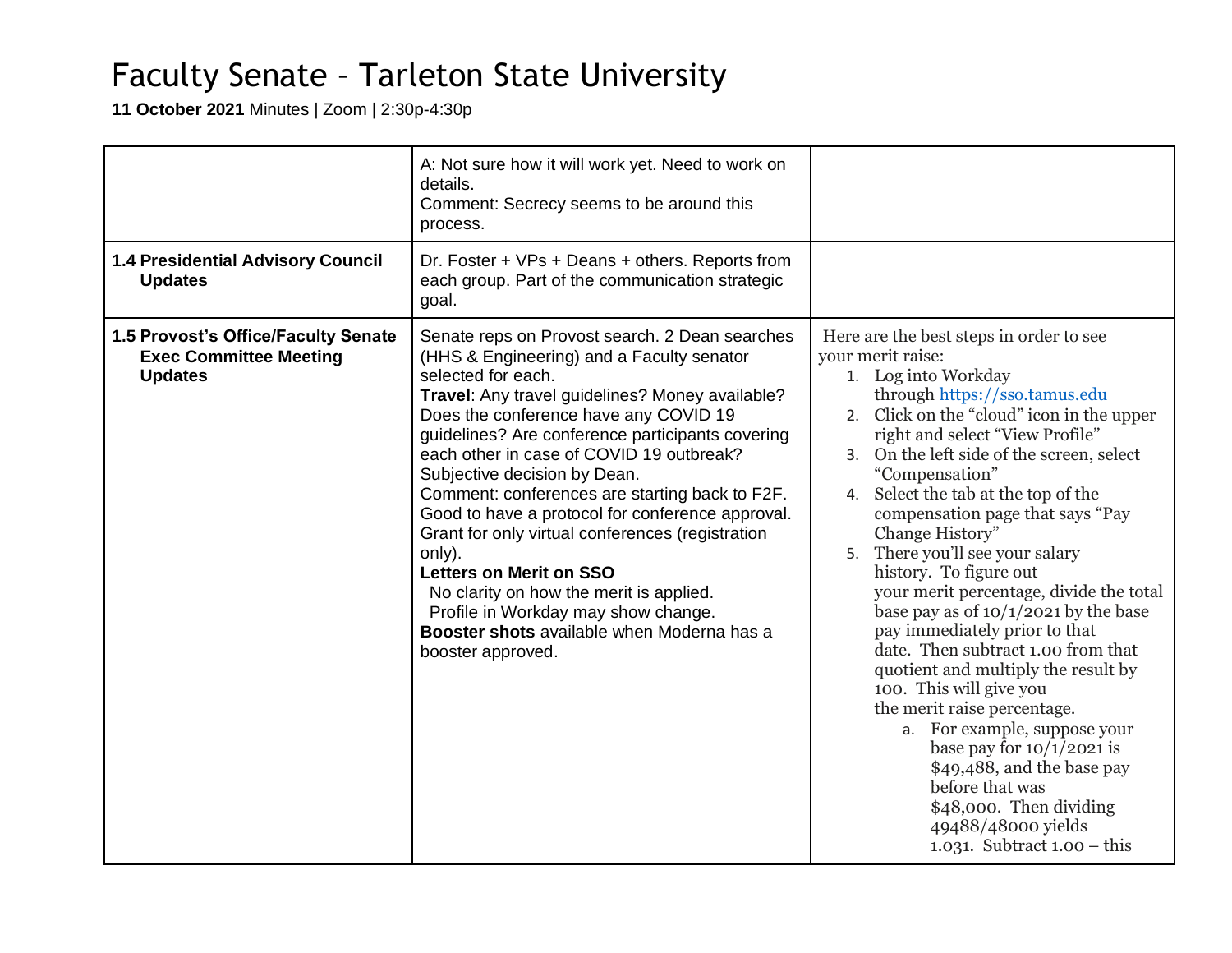**11 October 2021** Minutes | Zoom | 2:30p-4:30p

|  | gives 0.031. Finally, multiply<br>by 100 – this will give you<br>$3.1\%$ . |
|--|----------------------------------------------------------------------------|
|--|----------------------------------------------------------------------------|

### Old Business

| <b>Agenda Item</b>                                                                                                                                             | <b>Notes</b>                                                                                                                                                 | <b>Action Items</b>                                                             |
|----------------------------------------------------------------------------------------------------------------------------------------------------------------|--------------------------------------------------------------------------------------------------------------------------------------------------------------|---------------------------------------------------------------------------------|
| 2.1 COVID19 Mitigation Task Force                                                                                                                              | University committee still active, but no update.                                                                                                            |                                                                                 |
| <b>2.2 University Committees</b><br><b>Representation</b>                                                                                                      | Kent Styron in charge; so far no list and no<br>assignments.                                                                                                 |                                                                                 |
| 2.3 Faculty Senate Representation<br>on Academic Affairs Searches                                                                                              | See above                                                                                                                                                    |                                                                                 |
| 2.4 Bylaws Revisions -<br><b>Establishment of Committee,</b><br><b>Review of Senate Feedback,</b><br><b>Establishment of Rules Process</b><br>(George Mollick) | Presented feedback from Wufu regarding Bylaw<br>changes.                                                                                                     | Vote on process and rules next<br>meeting.<br>Begin discussion on subcommittees |
| 2.5 OER Grant Committee (Karl<br>Aho)                                                                                                                          | Still looking for volunteer for Spring work. Funded<br>by President.                                                                                         |                                                                                 |
| 2.6 Proposed Revision Process for<br><b>Promotion and Tenure</b>                                                                                               | Committee developed a draft that was presented<br>to Provost. Draft to be submitted to Deans in<br>November by Provost<br>Eventually back to Senate to vote. |                                                                                 |

#### New Business

| <b>Agenda Item</b> | <b>Notes</b> | <b>Action</b><br>ltems |
|--------------------|--------------|------------------------|
|--------------------|--------------|------------------------|